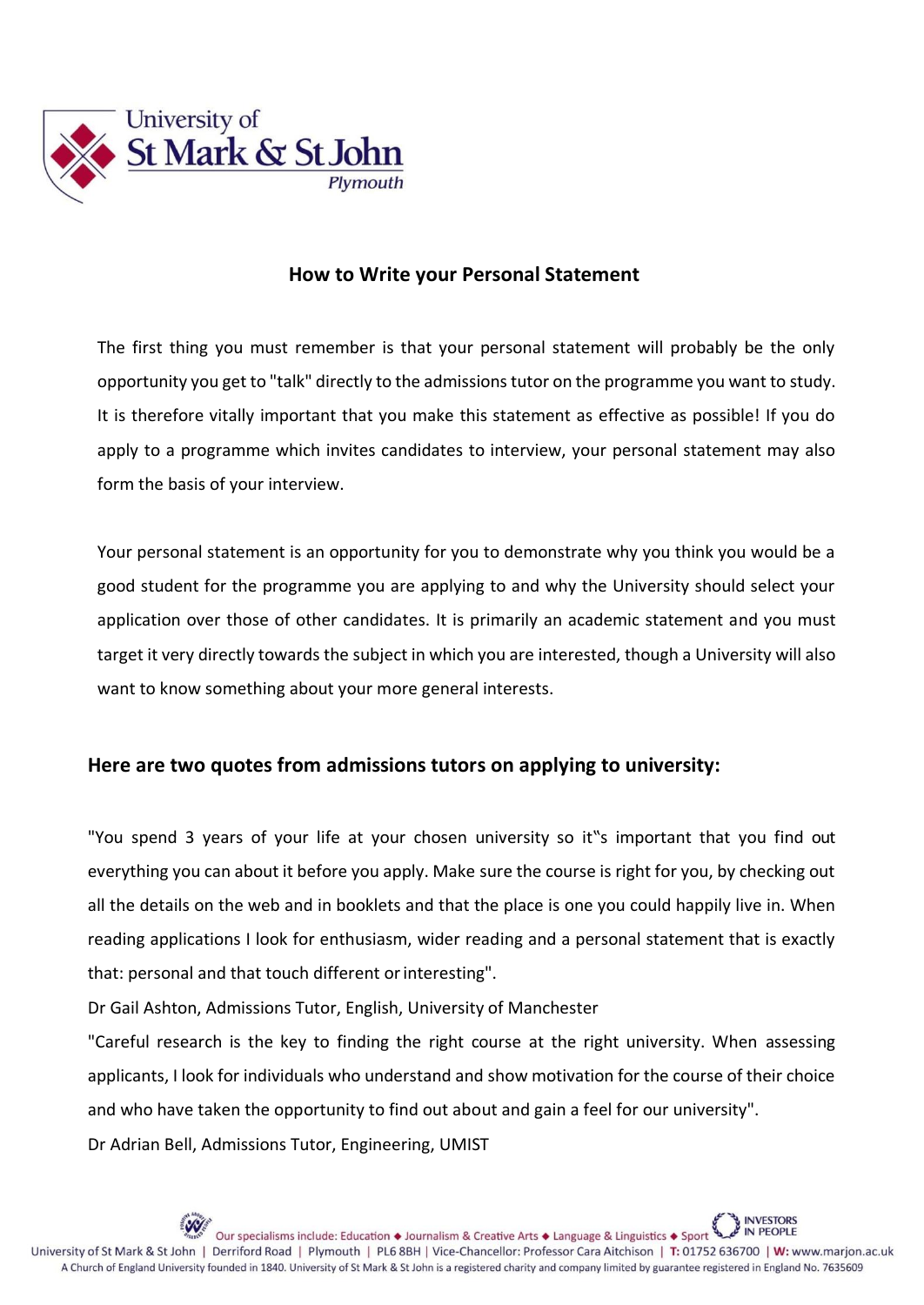Your Personal Statement should be between 350 and 500 words in length and contain a number of paragraphs that link together in a logical, well-written style. In the first half you need to explain why you want to do the course and why you are well suited to it. This part should be between 150-250 words. The second half should be about yourself and your interests.

## **Paragraph 1 - Reasons for applying**:

Write about how you became interested in your chosen course - how long you have been interested in the subject matter and possibly how it relates to your career aspirations.The opening sentence: This should be interesting and if possible convey your enthusiasm or fascination with your chosen field. It needs to grab the attention of the Admissions Tutor. It might be easier to come back to this opening sentence once you have written the whole thing.

## **Paragraph 2 - Experiences that support your application:**

- Draw on relevant experiences that you have had and which help you know that you will enjoy the course.
- Use evidence to support your points, e.g. have you studied the subject at AS/A2 level and what have you got out of your current studies; what aspects, topics, experiences have you liked/preferred; refer to books read, field trips, course attended, websites visited.
- Do your other subjects support your choice?
- Have hobbies or family played a role?
- Relating work experience, paid work, mentoring, job-shadowing etc to your application is absolutely crucial if you are applying for a vocational course. Explain what these placements showed you about the job and how they influenced your decision.

## **Paragraph 3 - Give them a flavour as to the kind of person you are**:

- Write about your personal interests e.g. hobbies, musical interests, drama, sports. Include examples of level reached, representative honours, interesting experiences.
- You should include details of any activities that you participated in, both inside and outside of School/College.
- You must make sure that your statement is coherent and logical. It will seem odd if you apply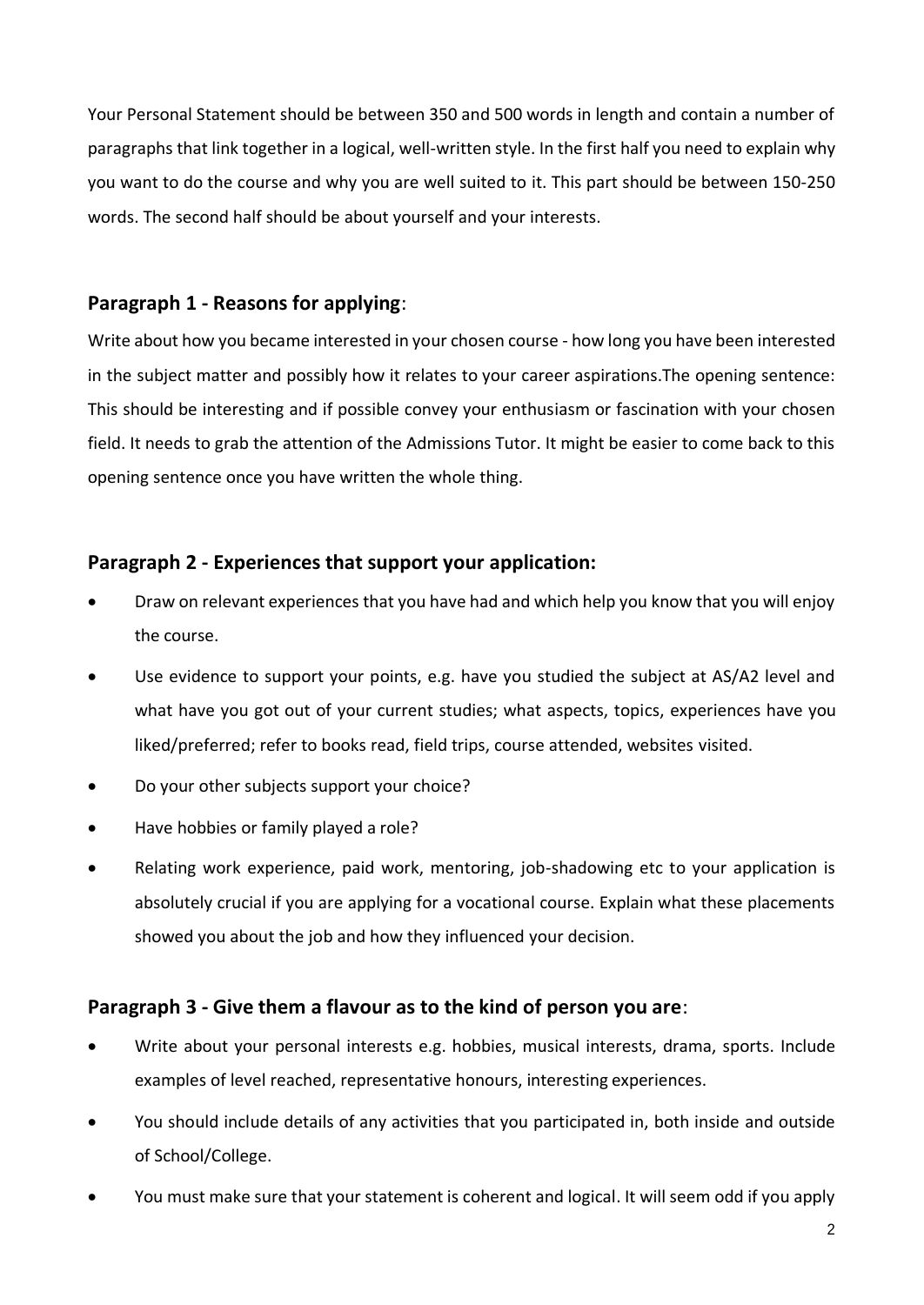for a course or job that involves sport and yet do not include any sports among your sparetime activities.

- Any positions of responsibility you have held and what you might be interested in doing in the future, e.g. school council, scout leader, etc.
- Include anything that you have done that you are proud of, e.g. Ten Tors, public, speaking, marathon, etc.

# **Paragraph 4 - Deferred Entry**

Remember to explain what you are proposing to do during your gap year. This can be a tremendous opportunity to work and travel – or both. If you decide to take a year out, you will have to give your reasons for deferring entry or the start of a planned career and outline the plans you have for the year.

## **Paragraph 5 - Conclude by stressing why they should take you?**

- Conclude by stressing your qualities those that will make an asset to the institution that you join – reliability, motivation, independence and ability to work on your own.
- Link to your future.

### **Try to apply this ABC throughout your personal statement**

**Activity –What you have done Benefit – What skills it has given you Course – How these skills relate to your course**

## **More Hints**

1. The opening sentence is the most important one: "I

have applied to do this course because…"

"My interest in… was first aroused by…"

- "My fascination with…"
- 2. Have field work, other course or work experience influenced your choice and if sohow? What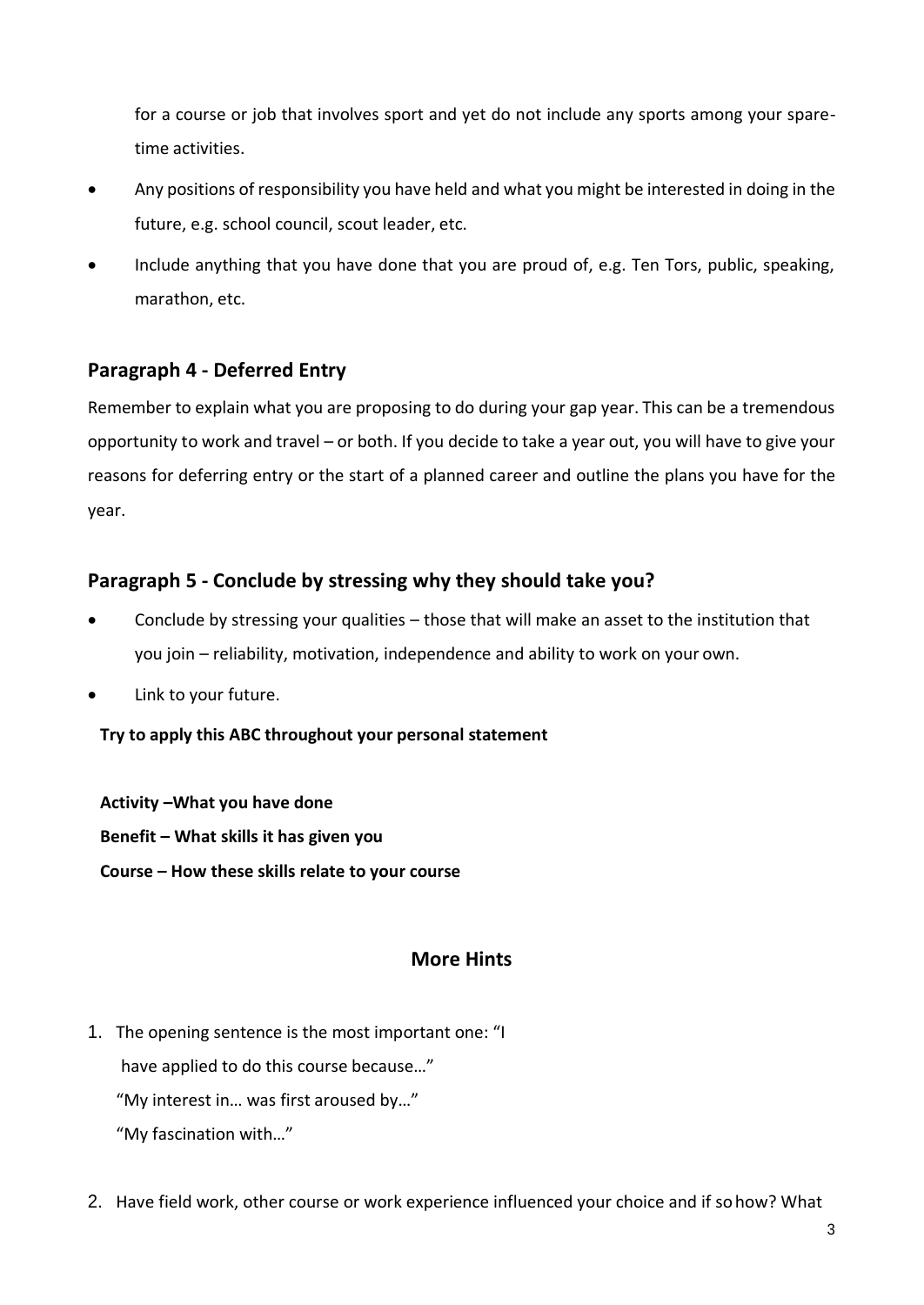did you do that attracted you to that vocational area?

3. Avoid generalisations:

Try to give evidence that supports your statement. For example:

o Instead of saying "I enjoy chemistry", explain that you have enjoyed researching the industrial implications of by-products to standard chemical processes such as……….

## **Useful Websites for examples of personal statements and tips**

The best place to start is on [www.ucas.com](http://www.ucas.com/) this has guides for writing personal statements but also each course will have an Entry Profile which will tell you lots more about the course and what kind of skills they are looking for – this is essential research for your application!

## **Beware of Plagiarism!**

All applications are put through the UCAS "Similarity Detection Service' to detect plagiarism. Applications are checked against all other applications received as well as a library of websites and paper publications. If UCAS have any reason to doubt that your application is anything but your own work they will inform you, your school and the Universities to which you have applied. Feel free to look at websites etc for examples but don"<sup>t</sup> be tempted to copy!

[www.studentil.com](http://www.studentil.com/) [http://www.thestudentroom.co.uk/wiki/personal\\_statement\\_library](http://www.thestudentroom.co.uk/wiki/personal_statement_library) <http://university.which.co.uk/advice/10-things-to-put-in-your-personal-statement>

#### **Do:**

Research Be positive Apply early – October Half Term!

## **Don't:**

Waffle Plagiarize Apply for courses you will not realistically get grades for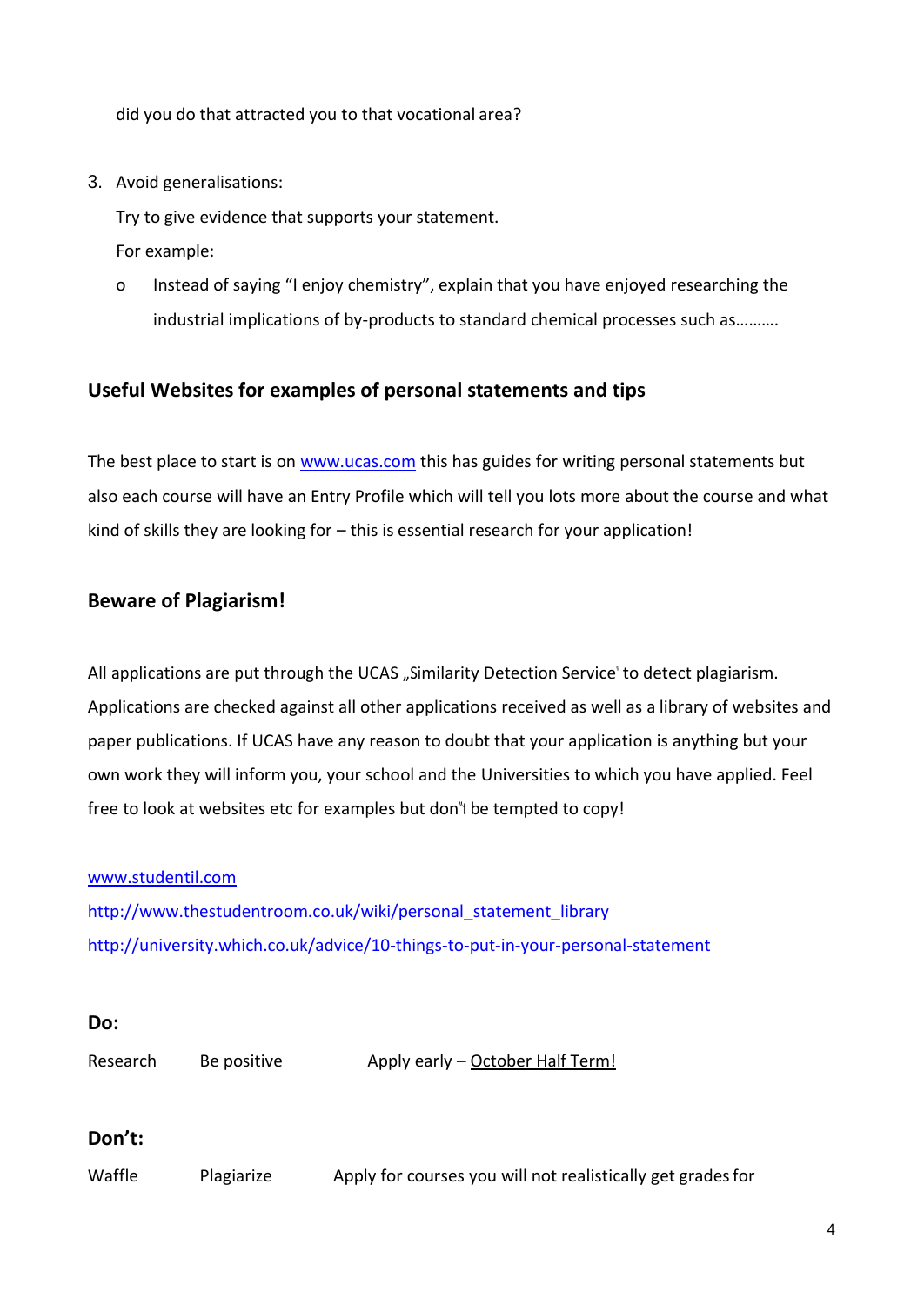## **Keywords**

Working independently, working in a team, solving problems, giving presentations, good organisation, planning, co-operation, argument, leadership, time management.

Enjoy, gain from, contribute to, participate, encourage, interest, improve, progress, opportunity, involved, show initiative, create, enthusiasm.

Responsible, self-motivated, flexible, determined, keen, ability, capable, persevere, enthusiastic, interested, and hard working.

#### **Checklist**

| Is it between 350-500 words                        |  |
|----------------------------------------------------|--|
| Does it include a number of paragraphs             |  |
| Is it coherent and logical                         |  |
| Do you support your points with evidence           |  |
| Does it convey enthusiasm for the subject area     |  |
| Have you checked spelling and grammar              |  |
| Does it show academic capability                   |  |
| Have you evidenced motivation, transferable skills |  |
| Does it include academic interests                 |  |
| Have you noted relevant work experience            |  |
| Do you mention career aspirations                  |  |
| Have you said what you would gain from University  |  |
| Does it convey a sense of your personality         |  |
| Have you given it to others to read and feedback   |  |
| Have you kept a copy                               |  |

## **Some Common Questions**

Q How can I write a personal statement about the programme I want to study when I want to apply

to three (or more!) different sorts of programme?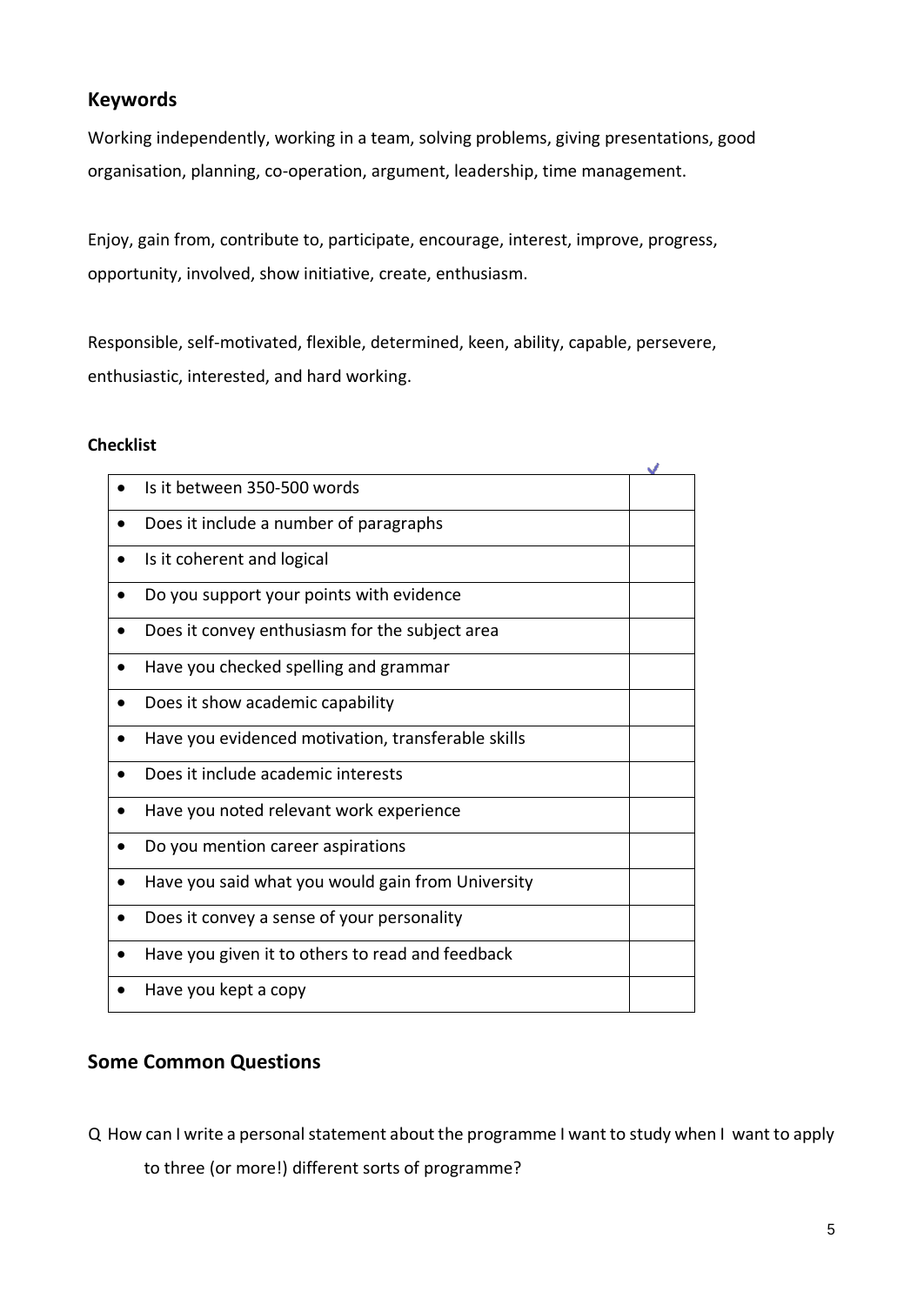- A You can't! Remember, your personal statement needs to convince an admissions tutor that you are the right student for their programme and trying to do that for different programmes on one personal statement just doesn't work.
- Q I think I have achieved some really great things in my life, should I not make sure that these achievements make up the bulk of my statement?
- A Anything that makes you a unique and interesting individual is important but, remember, an admissions tutor is primarily interested in why you want to study their course. Apply the ABC (see page 3).
- Q I am not interesting or unique!
- A Yes you are. Everyone has special skills, experiences or achievements to mention. We don't have any set ideas for what we are looking for, we just want to know what makes you, you.

Q- Do I need to use long words and elaborate language to impress the Admissions Tutor?

A No! An Admissions Tutor will be impressed by the use of good English; a personal statement needs to be well written, in simple English, and laid out carefully. If you try too hard to impress with clever language you will normally make your statement harder to read and your reasons for wanting to study a particular programme less clear.

Here are two example personal statements. Take some time to compare them and decide which student you would give a place to.

### **Personal Statement – Example 1**

I enjoy History lessons so I have decided to pursue the subject at degree level. At University I look forward to examining a range of historical sources. I am particularly interested in French History and trips to France have broadened my historical awareness.

As a school prefect I hold many responsibilities: organising and attending school functions, delivering speeches to the school body, being an active member of the School Council, working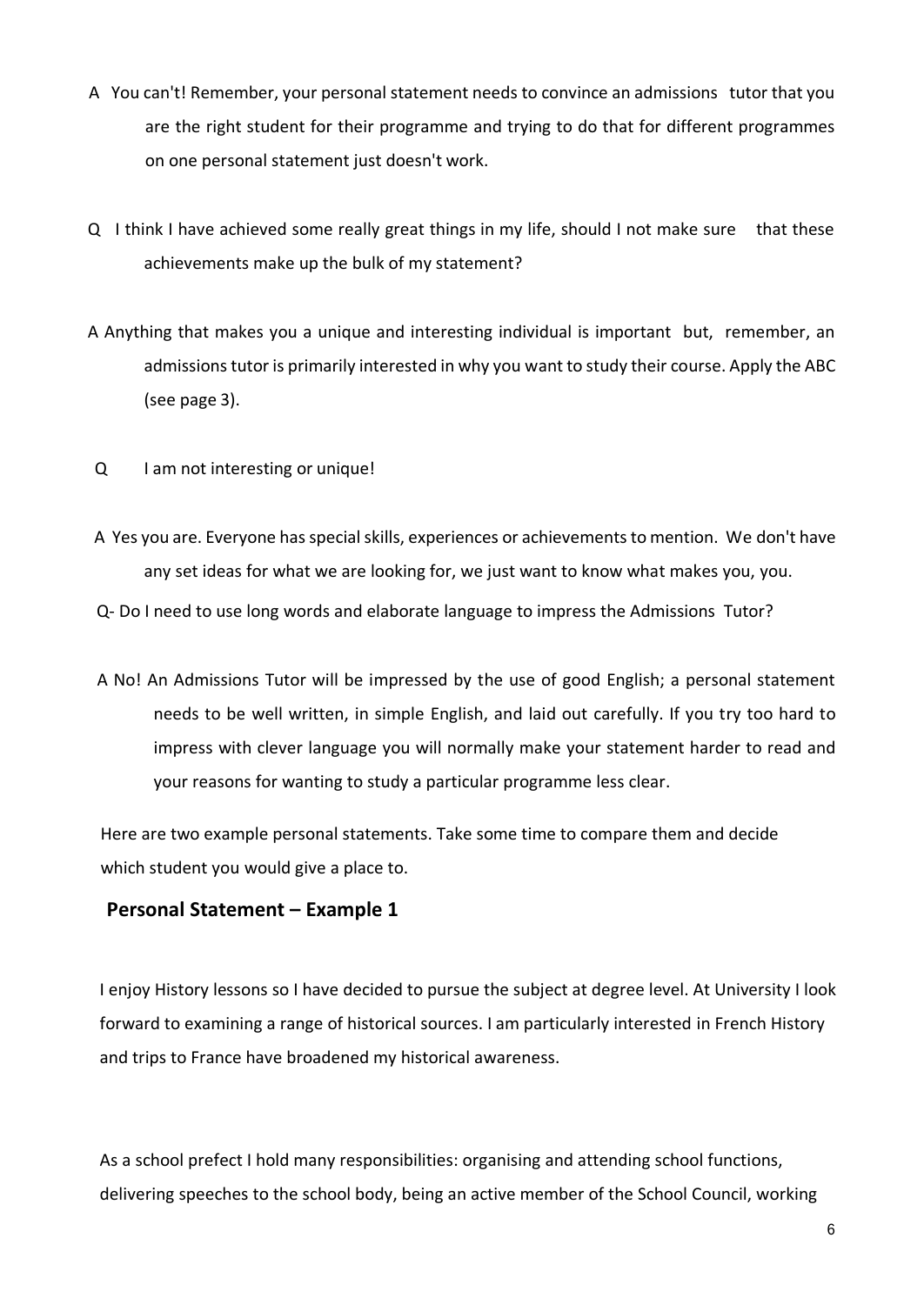effectively with other students. Having played in school concerts with the keyboard orchestra when I was in Year 9, I have recently taken up piano lessons.

I am a keen sports player and I am a member of the school hockey team, netball team, the athletics squad and the volleyball team, earning me Sports Personality of the Year Award. I have taught information technology skills to younger students and helped a particular student to overcome language difficulties. I have organised sports day and Christmas parties for the elderly; and written, directed and performed a series of short plays.

I have always enjoyed reading but more recently my A level studies have enabled me to explore foreign literature.

Currently, I am involved in the European Youth Parliament competition in which I will be representing my school at a residential debating conference. The winner will represent the United Kingdom in Cyprus. This venture enhanced my general knowledge (specifically of genetic engineering and drug legislation).

Would you offer this student a place?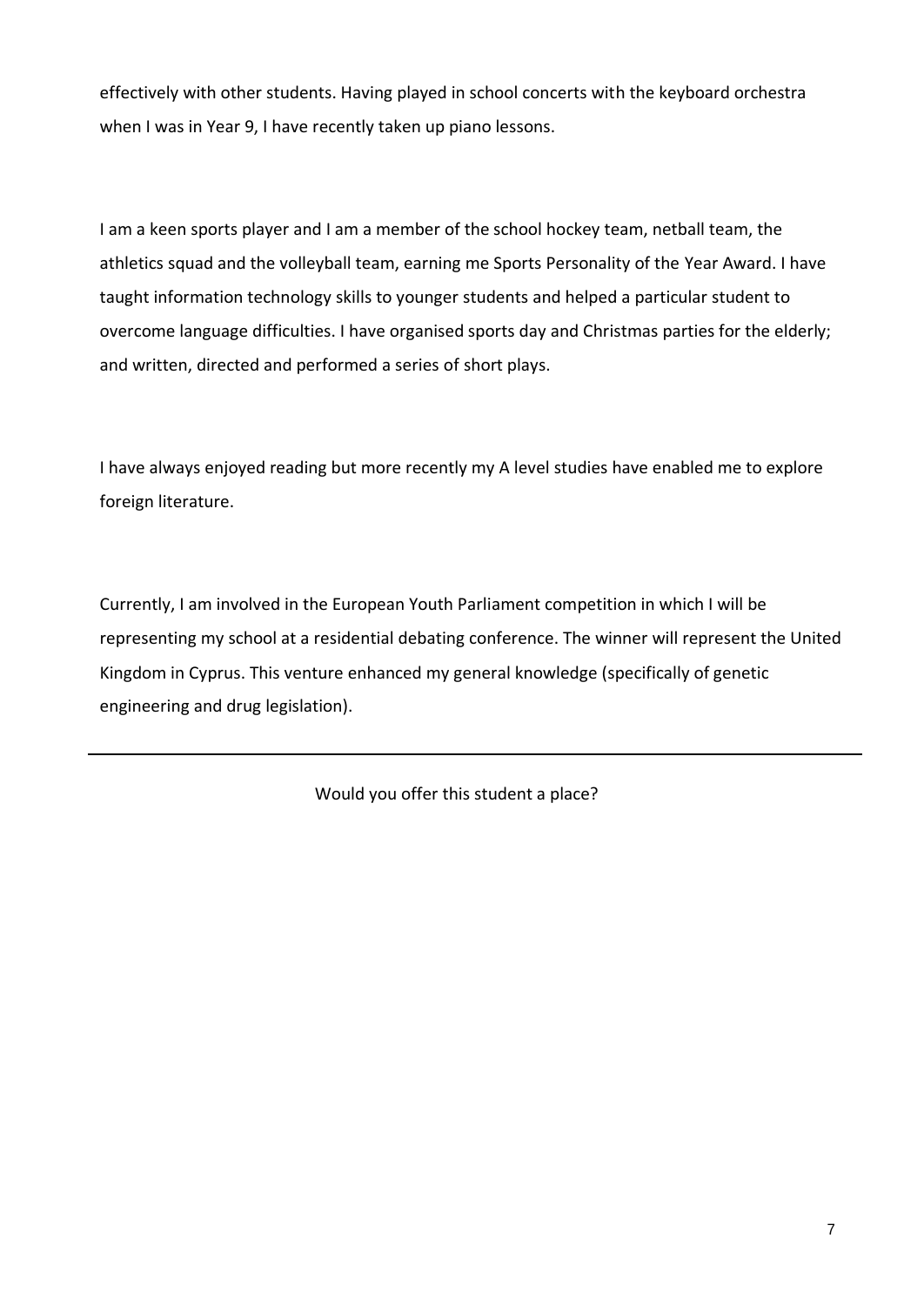#### **Personal Statement – Example 2**

I have always been fascinated by the past, beginning with childhood interests in time travel and mythology. This interest continued with student exchanges to France and Germany which gave me the opportunity to study 18<sup>th</sup> century French History and dictatorship and to widen my historical scope. A trip to France, where I studied issues relating to World Wars, confirmed my interest in History and my decision to pursue the subject at degree level. At university I look forward to analysing varied interpretations of history and the original sources upon which they are based.

As a school prefect I have held many responsibilities such as organising school events, delivering speeches and participating actively on the School Council. This experience has taught me to use my own initiative and developed my skills of public speaking and diplomacy. I also involve myself fully with the school music performances. Having playedin concerts with the keyboard orchestra, I have recently taken piano lessons and gained wider awareness of music, especially Debussy and romanticism.

Playing in various school sports teams has earned me several awards including that of Sports Personality of the Year and taught me the importance of communication, teamwork and selfreliance. Organising a series of plays and other events for the elderly was a fulfilling challenge. I also found that the experience of assisting younger people with IT and language development was extremely rewarding.

I have always enjoyed reading but more recently my A level studies have enabled me to explore foreign literature. Brecht is particularly absorbing for his insight into the way people attempt to overcome the horrors of war.

Currently, I am helping to produce a film for the European Student Travel Company concerning the career opportunities for young people in Europe. Also, I represented my school at a national

8